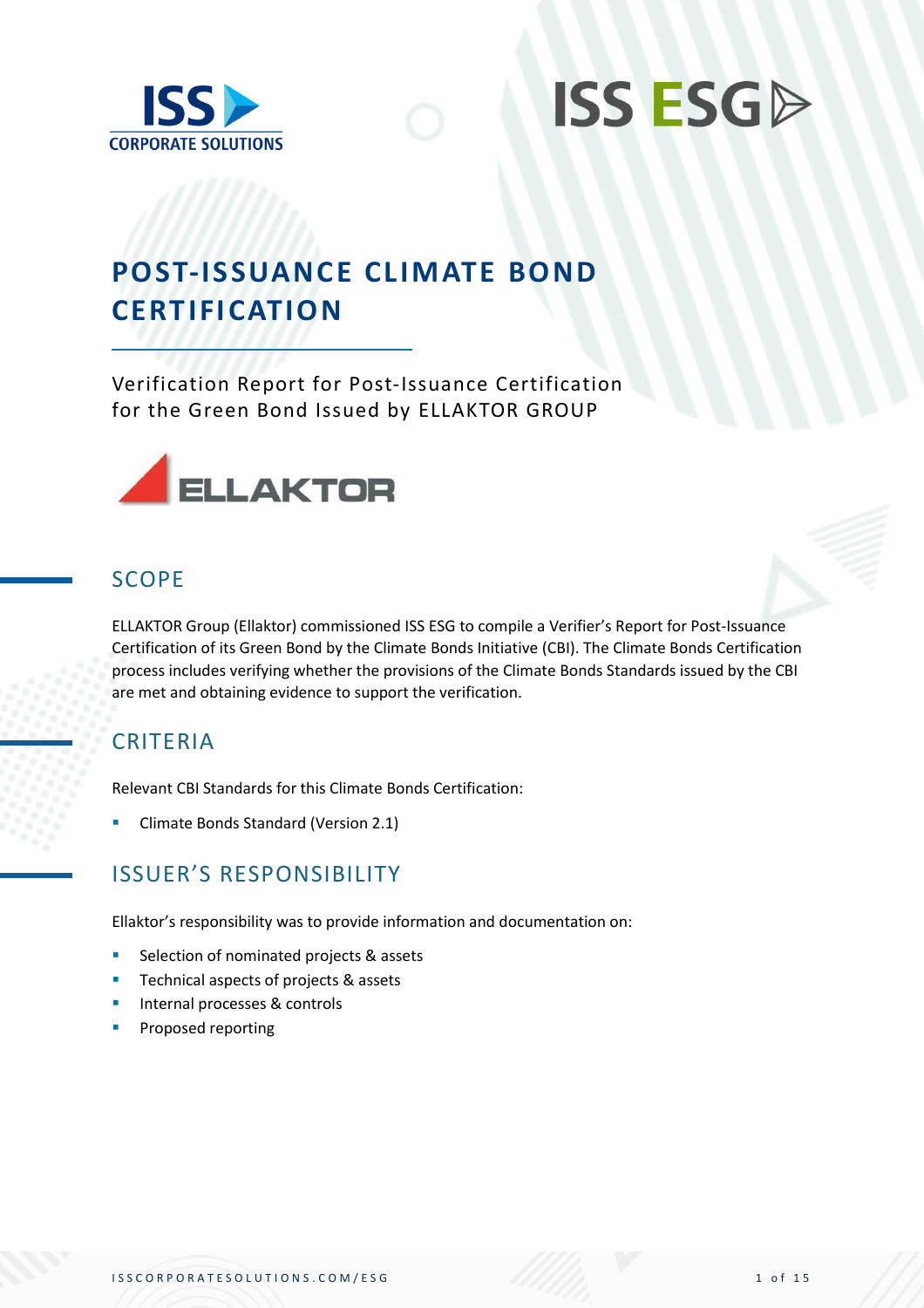## ISS ESG's VERIFICATION PROCESS

ISS ESG is one of the world's leading independent environmental, social and governance (ESG) research, analysis and rating houses. The company has been actively involved in the sustainable capital markets for over 25 years. Since 2014, ISS ESG has built up a reputation as a highly-reputed thought leader in the green and social bond market and has become one of the first CBI approved verifiers.

ISS ESG has been conducted this independent Post-Issuance Verification Process of the green bond issued by Ellaktor based on the Climate Bond Standards 2.1. and in line with the limited assurance procedure defined by the International Standard on Assurance Engagements other than Audits or Reviews of Historical Financial Information (ISAE 3000).

ISS ESG's approach to assess whether the issuer's Green Bond meets the criteria of the Climate Bond Standards 2.1. is as follows:

- The issuer provided an overview over the assets to be included in the Green Bond asset pool and the relevant processes and documentation regarding the proceeds (e.g. use of proceeds, management of proceeds) to ISS ESG.
- The issuer filled in a questionnaire that covers all criteria of the Climate Bonds Standard 2.1.
- **•** The issuer provided background documents that elaborate further on the information mentioned in the questionnaire.
- **EXECUTE:** Using the questionnaire and background documents, ISS ESG carried out an assessment of the CBI criteria. In case any answers were unclear, ISS ESG contacted the issuer for more details and clarification.

The engagement with Ellaktor took place in December 2020.

## ISS ESG's BUSINESS PRACTICES

ISS has conducted this verification in strict compliance with the ISS Code of Ethics, which lays out detailed requirements in integrity, transparency and objectivity for the ISS business and team members. It is designed to ensure that the verification is conducted independently and without any conflicts of interest with other parts of the ISS Group.

#### RESTRICTION ON DISTRIBUTION AND USE OF REPORT

This Verification Report for Climate Bonds Certification including all documentation provided alongside is intended for the use of Ellaktor and the Climate Bonds Standard Board. The present document may be published by Ellaktor, CBI and ISS ESG. CBI and ISS ESG agree to publish the report with the consent of Ellaktor.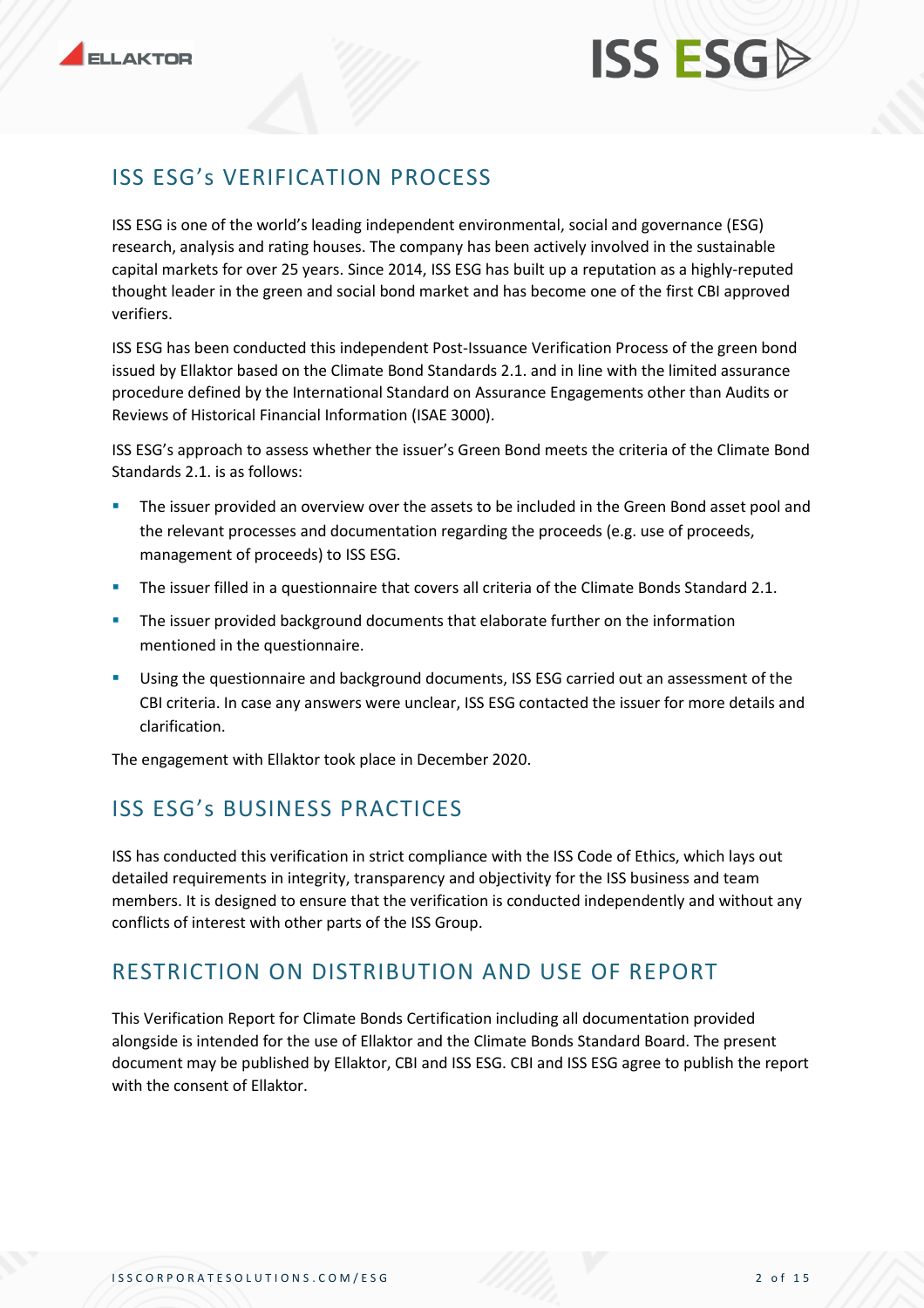



#### OPINION

Based on the limited assurance procedures conducted and evidence obtained, nothing has come to our attention that causes us to believe that, in all material respects Ellaktor's 2019 Green Bond is not in conformance with the Climate Bonds Standard's Post-Issuance Requirements.

1 leyles

ROBERT HABLER ISS ESG Munich, 3 December 2020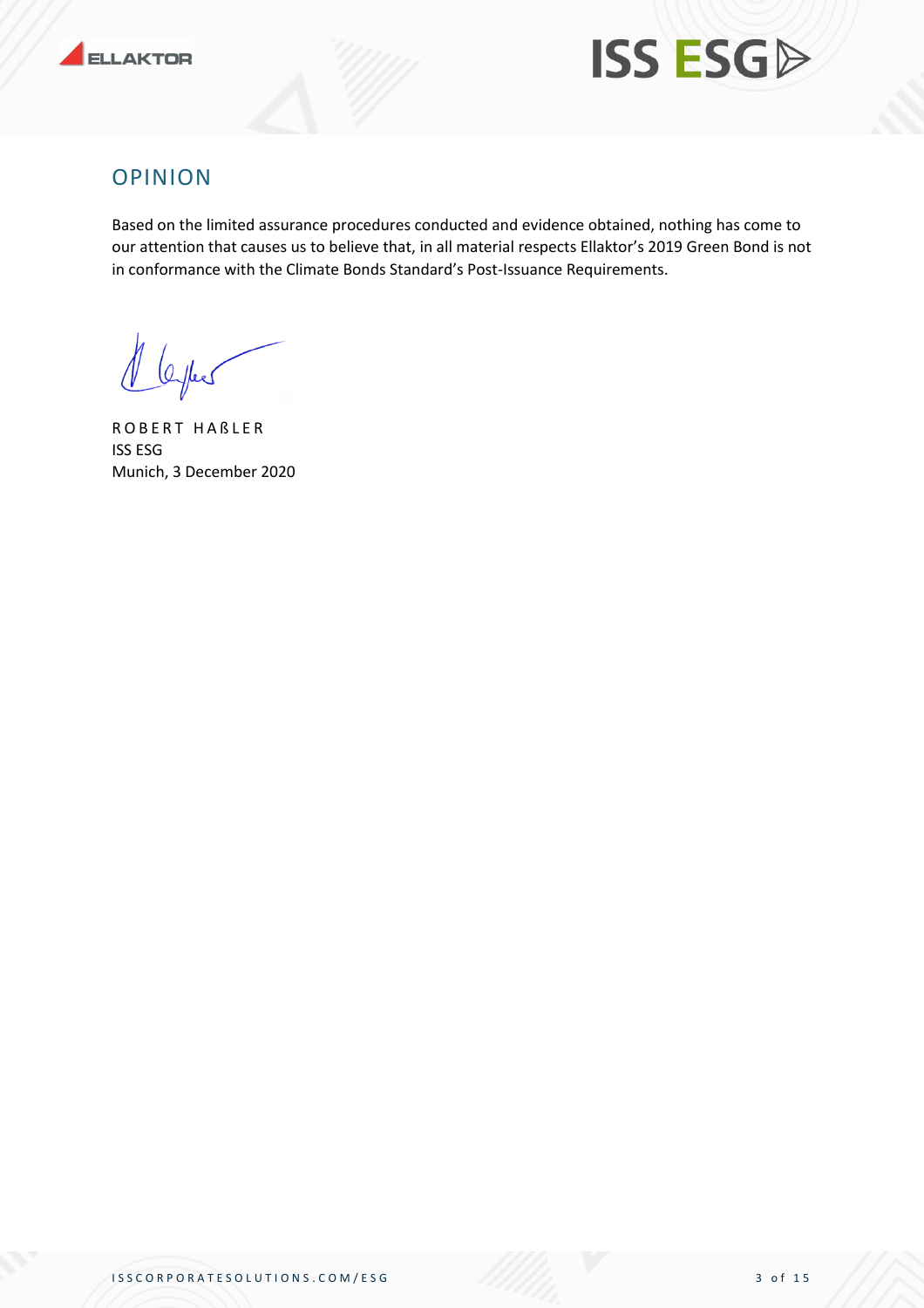

#### **Disclaimer**

Copyright © 2020 Institutional Shareholder Services Inc. ("ISS"). This document and all of the information contained in it is the property of ISS and/or its subsidiaries. The Information may not be reproduced or redisseminated in whole or in part without the prior written permission of ISS. While we exercise due care in compiling this document, we assume no liability with respect to the consequences of relying on this information for investment or other purposes. ISS makes no express or implied warranties or representations with respect to the information.

#### **About ISS ESG**

Since March 2018, ISS-oekom has been a member of the ISS family, sitting within the ISS ESG business unit, which also includes ISS-ethix and ISS-Climate. ISS ESG provides high quality solutions for sustainable and responsible investment and corporate governance. The External Review team, covering Second Party Opinions (SPOs) and Climate Bond Certifications is made up of colleagues across ISS ESG, from ISS-oekom and ISS-Climate.

Originally founded in 1993 and formerly known as oekom research, ISS ESG is one of the world's leading ESG research and rating agencies for sustainable investments with an unsurpassed rating methodology and quality recognition. ISS ESG analyzes businesses and countries with respect to their environmental social and governance performance. As an experienced partner of institutional investors and financial service providers, we analyse the level of responsibility exercised by equity and bond issuers towards society and the environment. Under the new ownership, ISS ESG completes the ESG research and RI services offerings of ISS, making it a worldwide pure-player in the area of RI Research & Solutions. ISS ESG is headed by Robert Haßler, former CEO and co-founder of oekom research. More information: www.oekom-research.com and [www.issgovernance.com.](http://www.issgovernance.com/)

#### **Contact**

Federico Pezzolato – SPO Business Manager ISS Corporate Solutions, 1 London Bridge, London, SE1 9BG tel: +44 (0) 203 192 5760 e-mail: [SPO@isscorporatesolutions.com](mailto:SPO@isscorporatesolutions.com)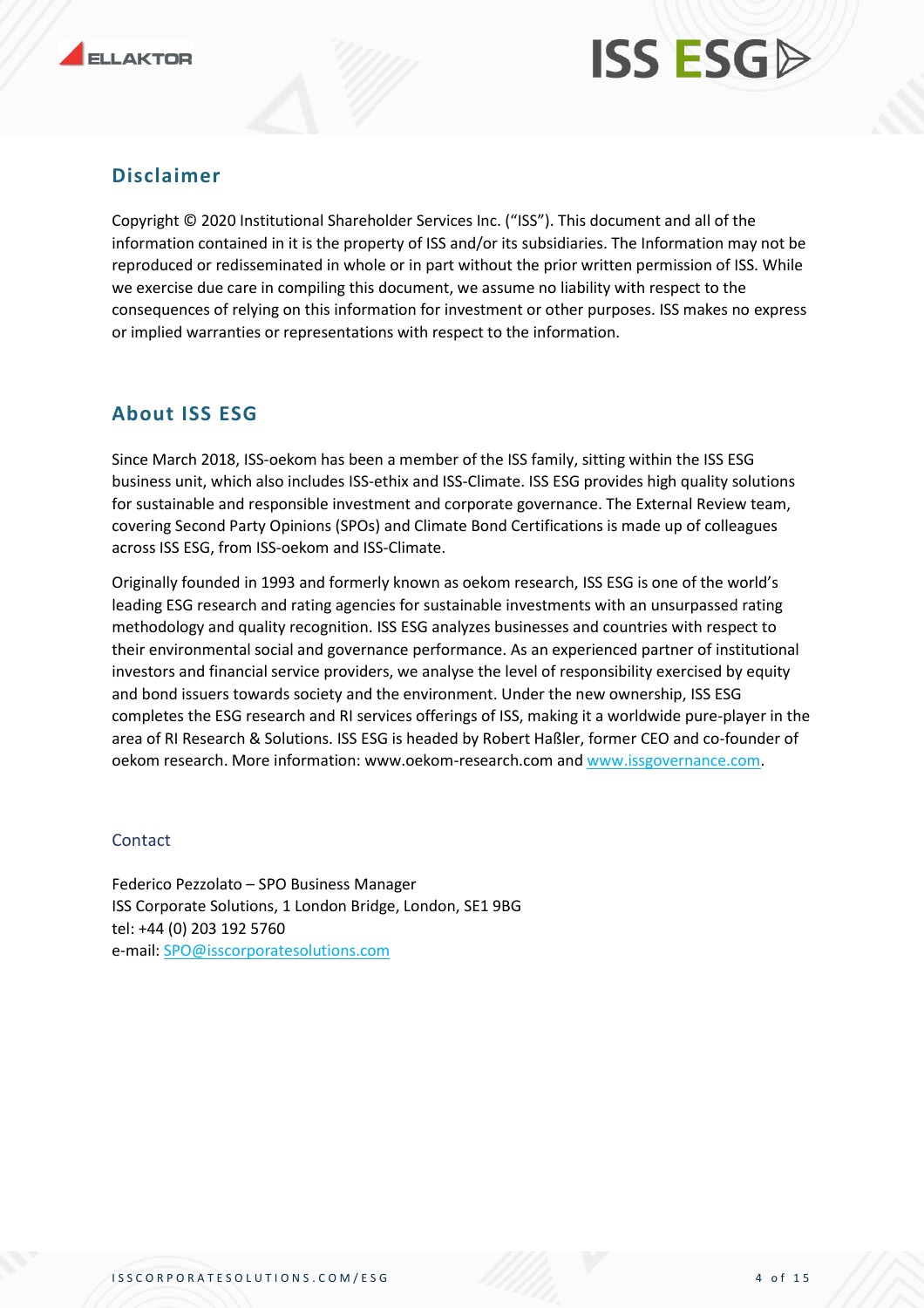



#### ANNEX

Annex 1: Detailed Findings

- Annex 2: Detailed Findings Solar Power
- Annex 3: Detailed Findings Wind Power (onshore)
- Annex 4: Green Bond Framework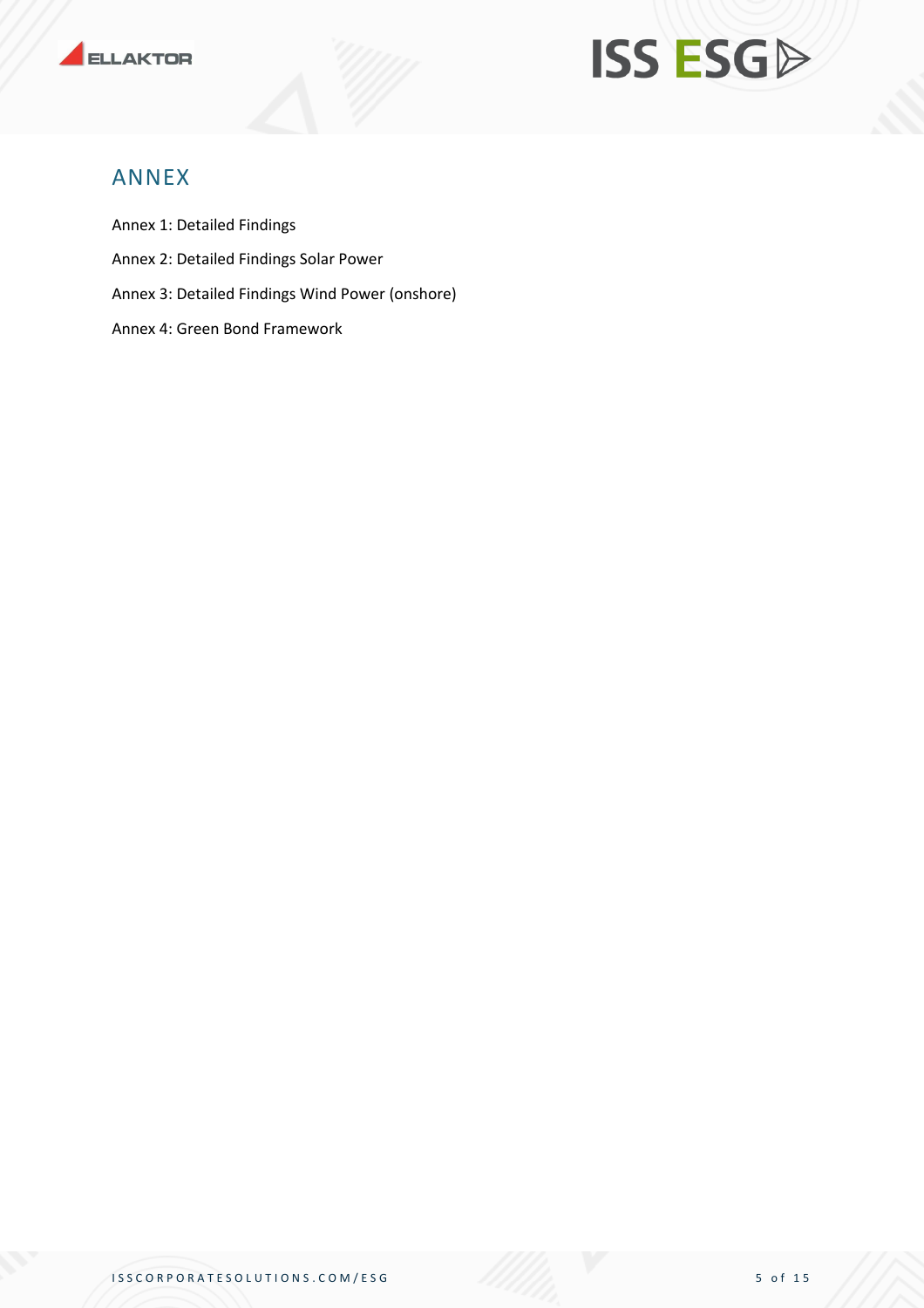## ANNEX 1: DETAILED FINDINGS

#### **4. NOMINATED PROJECTS & ASSETS**

|     | <b>REQUIREMENT</b>                                                                                                     | <b>FACTUAL FINDINGS</b>                                                                                                                                                                                                                                                                                                                                                                                                                                                                 | <b>ANALYSIS</b><br><b>AGAINST</b><br><b>REQUIREMENTS</b> |
|-----|------------------------------------------------------------------------------------------------------------------------|-----------------------------------------------------------------------------------------------------------------------------------------------------------------------------------------------------------------------------------------------------------------------------------------------------------------------------------------------------------------------------------------------------------------------------------------------------------------------------------------|----------------------------------------------------------|
| 4.1 | Decision-making<br>process to determine<br>the continuing<br>eligibility of<br>nominated projects<br>and assets        | Ellaktor has defined an environmental objective<br>and has implemented processes to determine the<br>eligibility of nominated assets.<br>The Renewable Energy Sources (RES) Department<br>and Treasury Team ensures that the projects meet<br>the eligibility criteria defined above.                                                                                                                                                                                                   |                                                          |
| 4.2 | Conformance with<br>the Bond's<br>documented<br>objectives and<br>requirements of Part<br><b>B</b> of the CBI Standard | The full amount of the net proceeds is distributed<br>to eligible assets related to renewable energy<br>(solar and wind onshore) that conform with the<br>relevant eligibility requirements under part B of<br>the Climate Bonds Standards.<br>With regards to the RES project portfolio of the<br>bond, through the generation of 653 GWh of<br>electricity in 2019, the Group contributed to the<br>prevention of 413 thousand tons of CO2 eq. being<br>released into the atmosphere. |                                                          |
| 4.3 | No double<br>nomination of<br>projects and assets                                                                      | Ellaktor has identified a portfolio of more than<br>EUR670m of eligible onshore wind and solar<br>assets for its EUR670m inaugural Green Bond.                                                                                                                                                                                                                                                                                                                                          |                                                          |

#### **5. USE OF PROCEEDS**

|     | <b>REQUIREMENT</b>                                                      | <b>FACTUAL FINDINGS</b>                                                                                                                                                                                      | <b>ANALYSIS</b><br><b>AGAINST</b><br><b>REQUIREMENTS</b> |
|-----|-------------------------------------------------------------------------|--------------------------------------------------------------------------------------------------------------------------------------------------------------------------------------------------------------|----------------------------------------------------------|
| 5.1 | Allocation of net<br>proceeds to<br>nominated<br>projects and<br>assets | An amount equal to €578m has been allocated to<br>RES projects that are already in operation and an<br>additional amount of €92m will be allocated to RES<br>projects that are currently under construction. |                                                          |
| 5.2 | Allocation of<br>funds within 24<br>months of                           | Most of the proceeds, €578m, have been allocated<br>to RES projects. The remaining proceeds,<br>amounting to €92m will be allocated to RES<br>projects that are currently under construction.                |                                                          |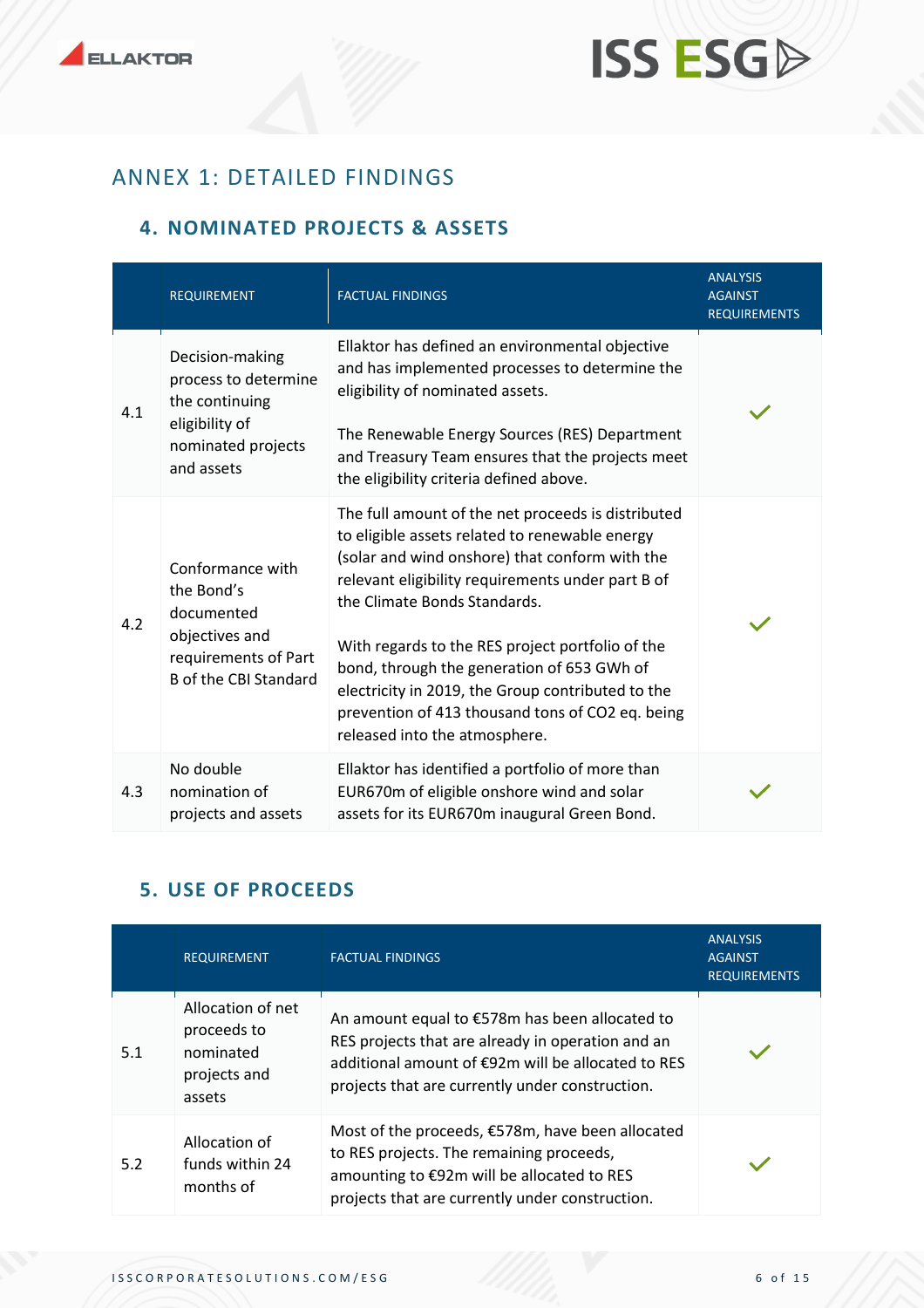



|     | issuance of the<br>bond                                                                 |                                                                                                                                                                          |  |
|-----|-----------------------------------------------------------------------------------------|--------------------------------------------------------------------------------------------------------------------------------------------------------------------------|--|
| 5.3 | Share of financing<br>and refinancing                                                   | 86% of the proceeds have been allocated to<br>refinancing. The remaining use of proceeds (14%)<br>will be allocated to financing.                                        |  |
| 5.4 | Tracking of<br>proceeds                                                                 | The net proceeds of the bond are moved to a<br>Green Bond Register and are tracked by the<br>organisation.                                                               |  |
| 5.5 | Net proceeds of<br>the loan and<br>investment to<br>nominated<br>projects and<br>assets | To ensure that the bond proceeds can be directed<br>in full to the Eligible Assets, the total CapEx of the<br>Eligible Projects are greater than the allocated<br>CapEx. |  |

#### **6. NON-CONTAMINATION OF PROCEEDS**

|     | <b>REQUIREMENT</b>               | <b>FACTUAL FINDINGS</b>                                                                                                                                                                                                                                                                                                                 | <b>ANALYSIS</b><br><b>AGAINST</b><br><b>REQUIREMENTS</b> |
|-----|----------------------------------|-----------------------------------------------------------------------------------------------------------------------------------------------------------------------------------------------------------------------------------------------------------------------------------------------------------------------------------------|----------------------------------------------------------|
| 6.1 | Tracking of<br>proceeds          | The proceeds of Ellaktor's Green Bond have been<br>deposited in Ellaktor's general funding accounts<br>and earmarked for allocation in the Green Bond<br>Register. The register contains the list of assets<br>along with the amount of Green Bond proceeds<br>earmarked towards those assets in order to avoid<br>any double counting. |                                                          |
| 6.2 | Non-contamination<br>of proceeds | Any unallocated amounts may be temporarily<br>invested to amounts equal to the balance of<br>proceeds in cash, cash equivalents and/or<br>government securities, or repay other short-term<br>borrowings.                                                                                                                               |                                                          |
| 6.3 | Cases of force<br>majeure        | During 2020, the global COVID-19 pandemic had<br>an impact to the economic activity overall. Should<br>the projects under construction be affected,<br>Ellaktor may apply to the Climate Bonds Standard<br>Board for an extension.                                                                                                      |                                                          |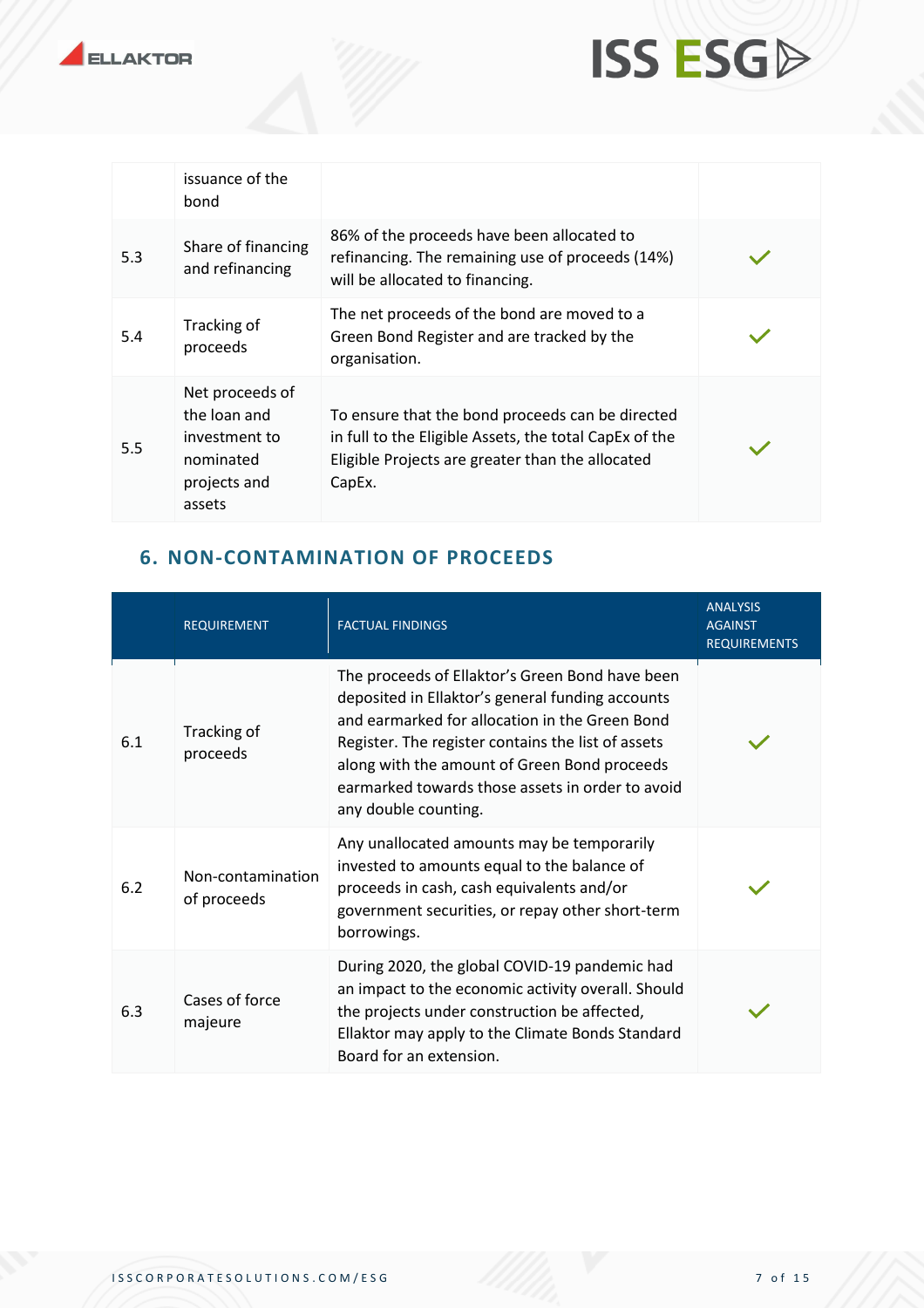#### **7. CONFIDENTIALITY**

|     | <b>REQUIREMENTS</b>                                                                                                                                                                                                                                                                                                   | <b>FACTUAL FINDINGS</b>                                                                                                                                                                                                                                                                                                                   | <b>ANALYSIS</b><br><b>AGAINST</b><br><b>REQUIREMENTS</b> |
|-----|-----------------------------------------------------------------------------------------------------------------------------------------------------------------------------------------------------------------------------------------------------------------------------------------------------------------------|-------------------------------------------------------------------------------------------------------------------------------------------------------------------------------------------------------------------------------------------------------------------------------------------------------------------------------------------|----------------------------------------------------------|
| 7.1 | Description of the<br>projects                                                                                                                                                                                                                                                                                        | Most of the net proceeds is distributed to<br>eligible assets related to the<br>aforementioned categories (see Page 1)<br>and conform with the relevant eligibility<br>requirements under part B of the Climate<br>Bonds Standards. The remaining proceeds<br>are dedicated to finance projects that are<br>currently under construction. |                                                          |
| 7.2 | Information on the bond is disclosed on<br>Ellaktor's website (Investors' Update<br>section). Information on the RES projects<br>Disclosure of information<br>financed by the bond is disclosed in<br>to the market<br>Ellaktor's 2019 Sustainability Report<br>https://ellaktor.com/en/sustainability-<br>reports/). |                                                                                                                                                                                                                                                                                                                                           |                                                          |

#### **8. REPORTING**

|     | <b>REQUIREMENTS</b>      | <b>FACTUAL FINDINGS</b>                                                                                                                                                                                                                                                                                                                                                                                                                                                                                                                                                               | <b>ANALYSIS</b><br><b>AGAINST</b><br><b>REQUIREMENTS</b> |
|-----|--------------------------|---------------------------------------------------------------------------------------------------------------------------------------------------------------------------------------------------------------------------------------------------------------------------------------------------------------------------------------------------------------------------------------------------------------------------------------------------------------------------------------------------------------------------------------------------------------------------------------|----------------------------------------------------------|
| 8.1 | Description of reporting | The list of the RES projects financed by the<br>bond is presented in Ellaktor's 2019<br><b>Sustainability Report</b><br>(https://ellaktor.com/ektheseis-viosimis-<br>$\frac{anaptyxis}{b}$ , along with information on i)<br>the type of project, ii) installed capacity<br>(MW) per RES project and iii) location of<br>each project.<br>With regards to the RES project portfolio of<br>the bond, through the generation of 653<br>GWh of electricity in 2019, the Group<br>contributed to the prevention of 413<br>thousand tons of CO2 eq. being released<br>into the atmosphere. |                                                          |
|     |                          |                                                                                                                                                                                                                                                                                                                                                                                                                                                                                                                                                                                       |                                                          |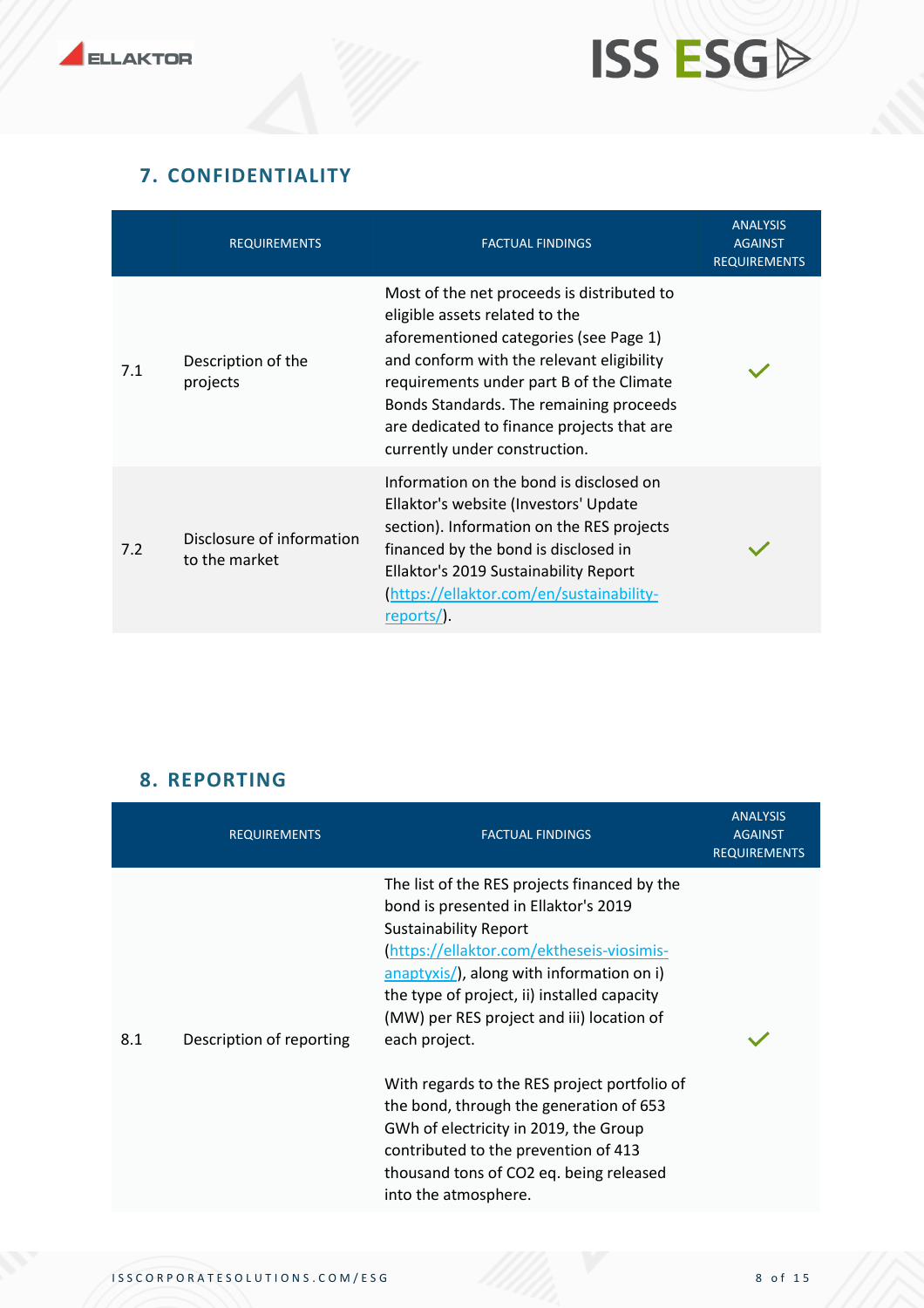



#### **9. CLIMATE BOND TAXONOMY**

|     | <b>REQUIREMENTS</b>                  | <b>FACTUAL FINDINGS</b>                                                                                                                                                                                                           | <b>ANALYSIS</b><br><b>AGAINST</b><br><b>REQUIREMENTS</b> |
|-----|--------------------------------------|-----------------------------------------------------------------------------------------------------------------------------------------------------------------------------------------------------------------------------------|----------------------------------------------------------|
| 9.1 | Matching of Climate Bond<br>category | The full amount of the net proceeds is<br>distributed to Eligible Assets related to the<br>renewable energy category and conform<br>with the relevant eligibility requirements<br>under part B of the Climate Bonds<br>Standards. |                                                          |

#### **10. TECHNICAL CRITERIA**

|      | <b>REQUIREMENTS</b>                                | <b>FACTUAL FINDINGS</b>                                                                                                                               | <b>ANALYSIS</b><br><b>AGAINST</b><br><b>REQUIREMENTS</b> |
|------|----------------------------------------------------|-------------------------------------------------------------------------------------------------------------------------------------------------------|----------------------------------------------------------|
| 10.1 | Sector-specific eligibility<br>criteria            | All nominated projects and assets meet the<br>eligibility criteria under the solar and wind<br>(onshore) categories of the Climate Bonds<br>Taxonomy. |                                                          |
| 10.2 | Bonds covering several<br>sector-specific criteria | Each of the nominated projects and assets<br>meet the specific eligibility criteria of the<br>Climate Bonds Taxonomy.                                 |                                                          |

#### **11. PROJECT HOLDING**

|      | <b>REQUIREMENTS</b>                                                                 | <b>FACTUAL FINDINGS</b>                                                                                                      | <b>ANALYSIS</b><br><b>AGAINST</b><br><b>REQUIREMENTS</b> |
|------|-------------------------------------------------------------------------------------|------------------------------------------------------------------------------------------------------------------------------|----------------------------------------------------------|
| 11.1 | Holding of assets with a<br>fair market value at least<br>of the original amount at | The value of assets selected is higher than<br>the principal amount of bond issuance as<br>external reporting of allocation. |                                                          |
|      | time of issuance                                                                    | Additional Nominated Projects and Assets<br>will always meet the eligibility criteria.                                       |                                                          |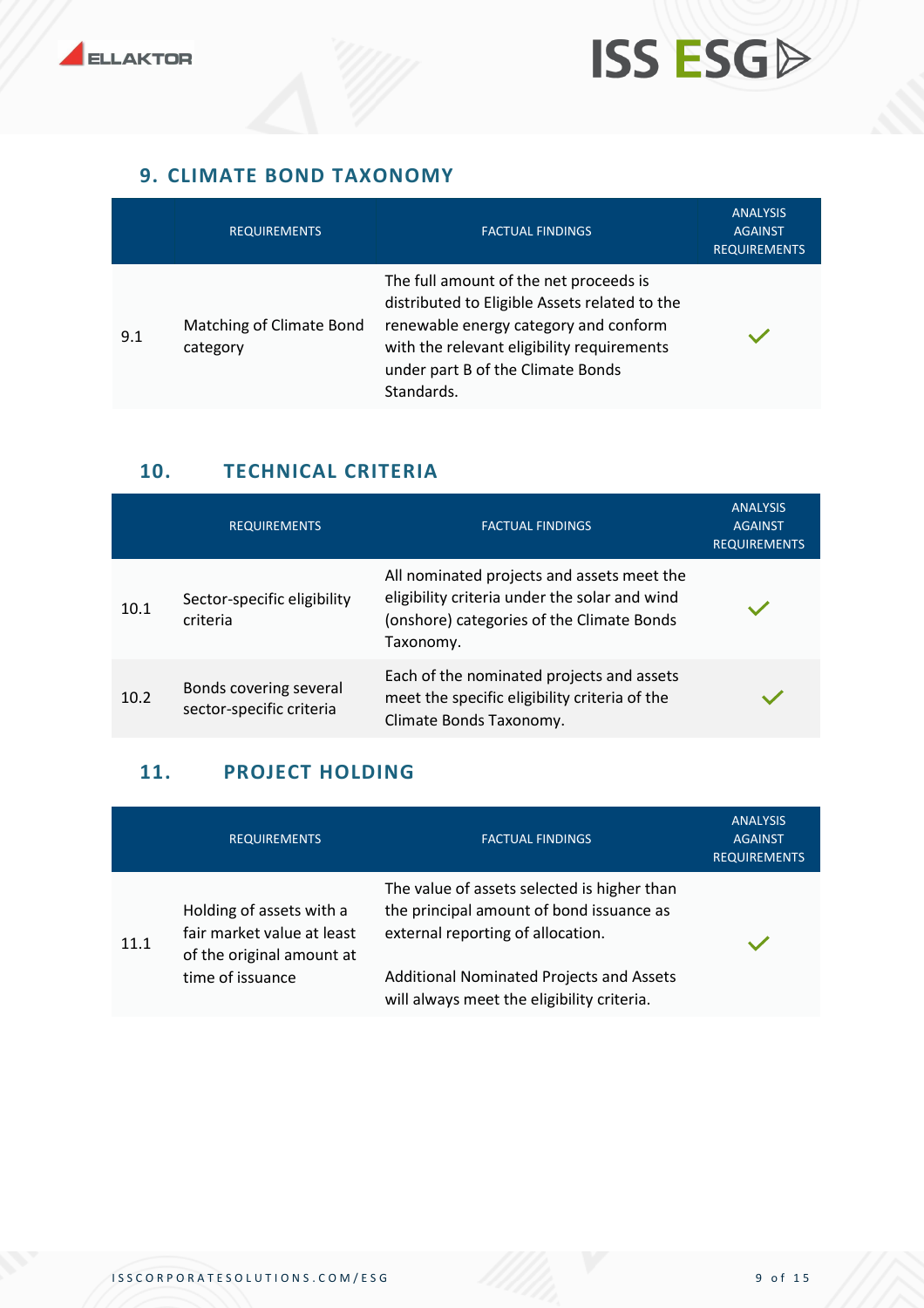

#### **12. SETTLEMENT PERIOD**

|      | <b>REQUIREMENTS</b>                                                         | <b>FACTUAL FINDINGS</b>                                                                                                                                                                                                                                                                                                                                                                                                                                                     | <b>ANALYSIS</b><br><b>AGAINST</b><br><b>REQUIREMENTS</b> |
|------|-----------------------------------------------------------------------------|-----------------------------------------------------------------------------------------------------------------------------------------------------------------------------------------------------------------------------------------------------------------------------------------------------------------------------------------------------------------------------------------------------------------------------------------------------------------------------|----------------------------------------------------------|
| 12.1 | Description of the process<br>and timeline of<br>distribution of proceeds   | An amount equal to €578m has been<br>allocated in the recent past to RES projects<br>that are already in operation and an<br>additional amount of €92m will be<br>allocated to RES projects that are currently<br>under construction. During 2020, the global<br>COVID-19 pandemic had an impact to the<br>economic activity overall. Should the<br>projects under construction be affected,<br>Ellaktor may apply to the Climate Bonds<br>Standard Board for an extension. |                                                          |
| 12.2 | Description of process<br>regarding unallocated<br>proceeds after 24 months | Ellaktor may invest an amount equal to the<br>balance of such proceeds in cash, cash<br>equivalents and/or government securities,<br>or repay other short-term borrowings.                                                                                                                                                                                                                                                                                                  |                                                          |

### **13. EARMARKING**

|      | <b>REQUIREMENTS</b>                                 | <b>FACTUAL FINDINGS</b>                                                                                                                                                                                                                                                                                                                                                                                                                                                     | <b>ANALYSIS</b><br><b>AGAINST</b><br><b>REQUIREMENTS</b> |
|------|-----------------------------------------------------|-----------------------------------------------------------------------------------------------------------------------------------------------------------------------------------------------------------------------------------------------------------------------------------------------------------------------------------------------------------------------------------------------------------------------------------------------------------------------------|----------------------------------------------------------|
| 13.1 | Description of<br>internal<br>earmarking<br>process | Ellaktor has established a Green Bond Register.<br>The net proceeds are tracked by Ellaktor using the<br>Green Bond register. The proceeds of each<br>Ellaktor Green Bond have been deposited in<br>Ellaktor's general funding accounts and<br>earmarked for allocation in the Green Bond<br>Register. The register contains the list of assets<br>along with the amount of Green Bond proceeds<br>earmarked towards those assets in order to avoid<br>any double counting. |                                                          |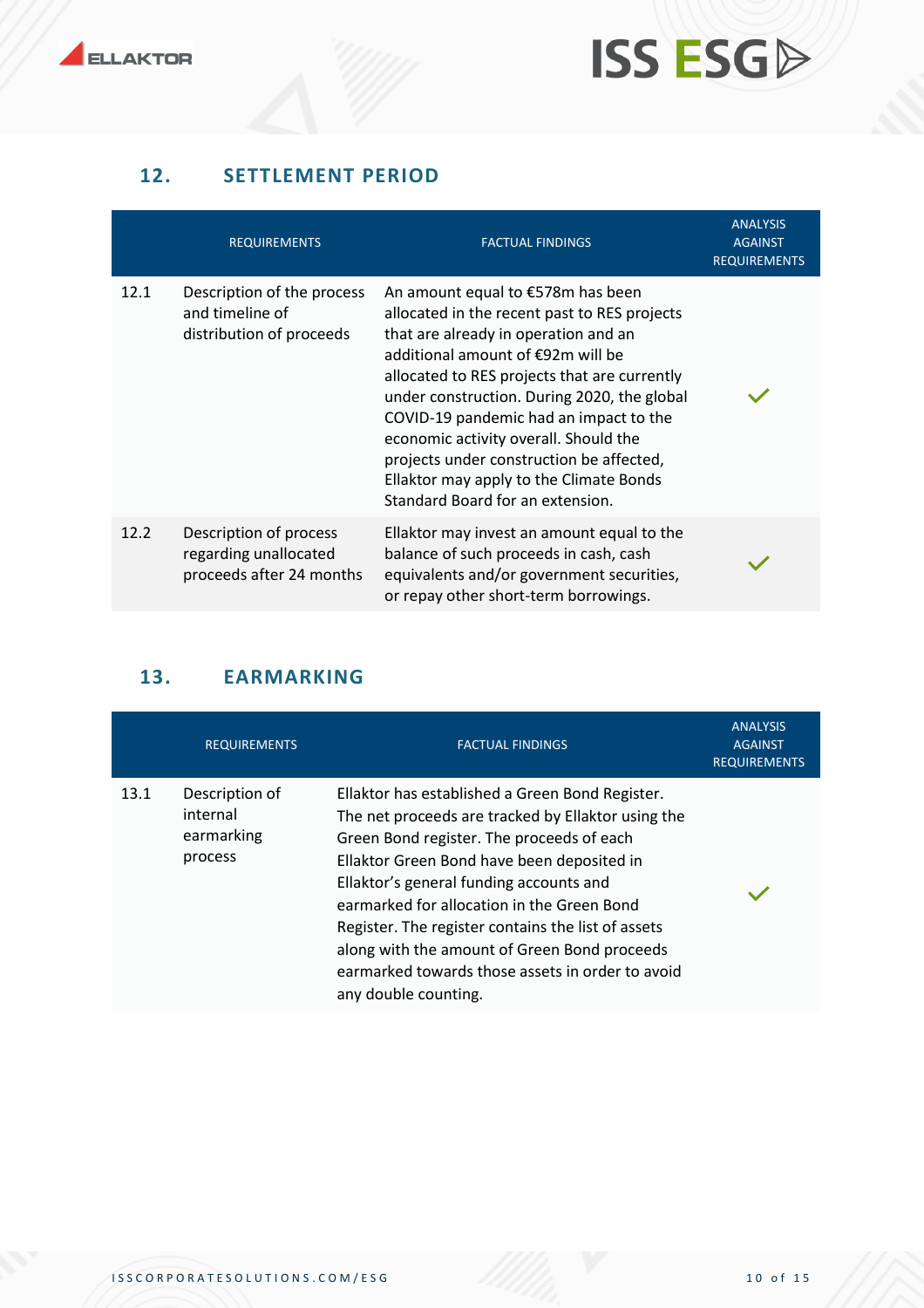



### ANNEX 2: DETAILED FINDINGS SOLAR POWER



**The Green Bond Asset Pool complies with the Solar Power criteria of the Climate Bonds Initiative.**

All onshore solar parks are eligible for the Climate Bonds Initiative

## ANNEX 3: DETAILED FINDINGS WIND POWER (ONSHORE)



**The Green Bond Asset Pool complies with the Wind Power criteria of the Climate Bonds Initiative.**

All onshore wind farms are eligible for the Climate Bonds Initiative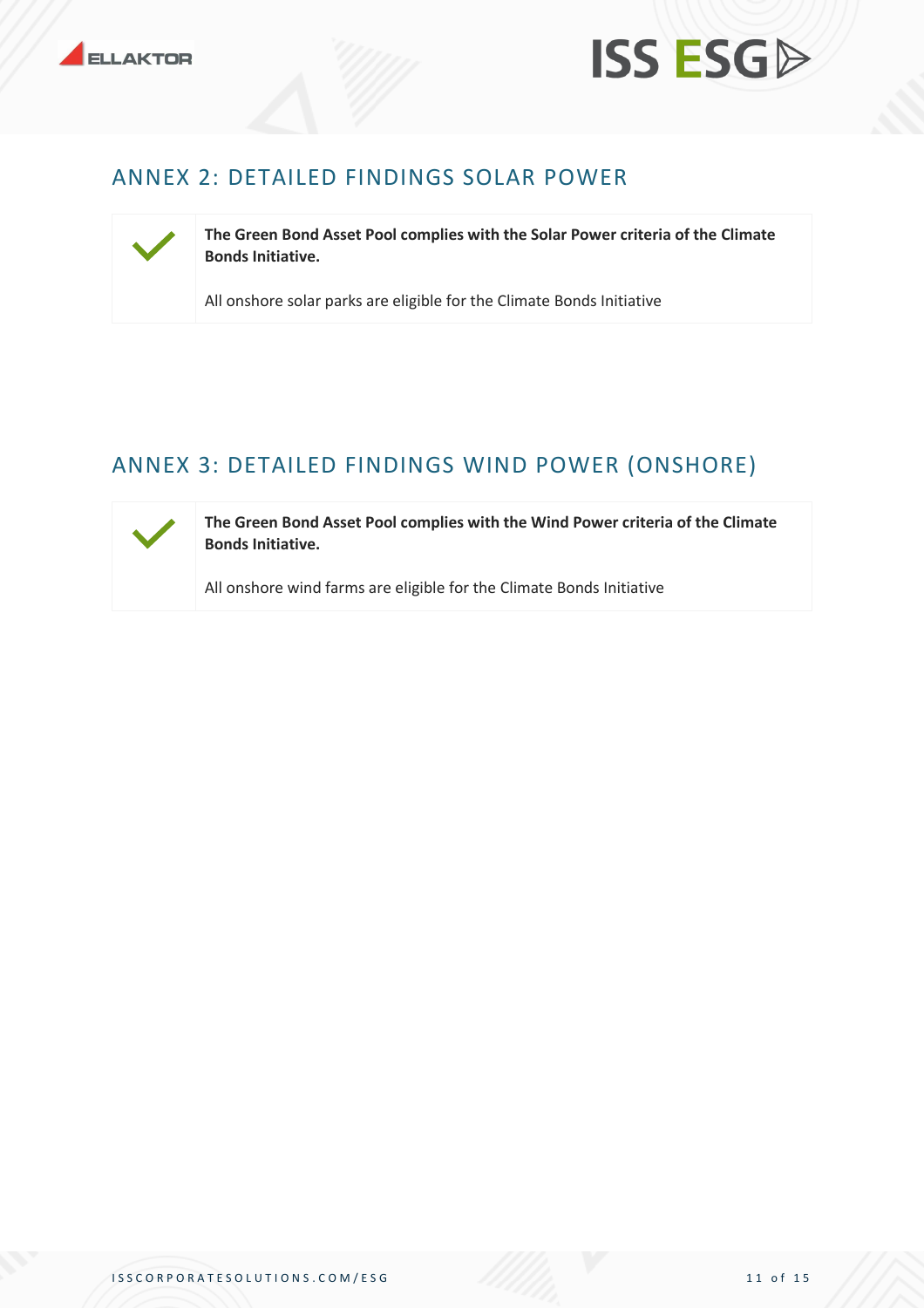



ANNEX 4: Green Bond Framework



## **Ellaktor Green Bond Framework November 2019**

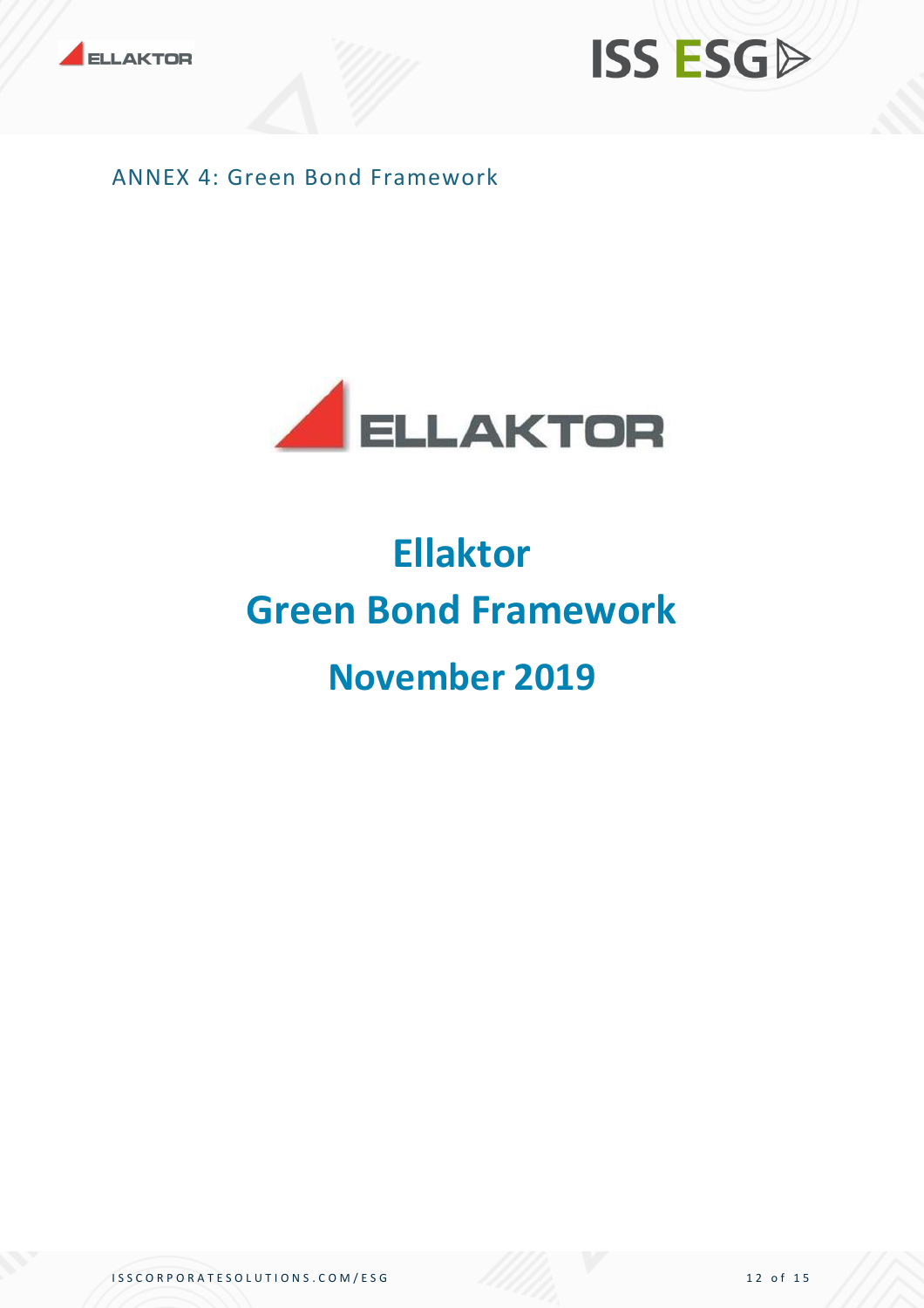### **Introduction**

Established in 1950, Ellaktor Group ("Ellaktor" or "We") is a diversified infrastructure group with a leading position in attractive sectors including Concessions, Renewables, Environment and Real Estate, underpinned by a presence in Construction. It has strong financial backing from local and international banks, which provide both corporate and non-recourse funding.

Ellaktor's 'Renewables' business operates wind power, solar PV and hydro power generation throughout Greece with a total planned capacity of c.579MW by 2020. Ellaktor has been operating in renewable energy sources since 2000, via its subsidiary EL.TECH. ANEMOS, a company listed in ATHEX and in the process of merger by absorption with the parent company. EL.TECH. ANEMOS is the second largest wind energy producer in Greece with vast experience and knowhow in the development, construction, operation and maintenance of wind parks.

Regulatory support regime entails Power Purchase Agreements (PPAs) with guaranteed off-take by the market operator (DAPEEP). Moreover, the Greek Government has reaffrmed its intention to promote RES up to year 2030, by putting out for public consultation a policy package of specific quantitative supportive measures (National Energy Planning, Ministry of Environment and Energy, November 2018).

#### **Sustainability at Ellaktor**

The Group's environmental policy is focused on two areas:

- Use of environmental management systems to achieve maximum minimisation of the impact of projects on the environment, and taking initiatives on recycling, energy saving and the protection of flora and fauna.
- Group operations in areas promoting environmental sustainability, such as wind and solar projects, as well as waste management, recycling and energy recovery from waste projects

The existence of a Sustainability Department demonstrates the importance the Group is placing on this strategy; meanwhile the creation of the newly-established Regulatory Compliance Committee of ELLAKTOR Group, reflects fully our devotion to self-regulation and commitment above and beyond the legal obligations. Protection and respect of the environment is something that the Group and its subsidiaries have always been pursuing, and it is in this light that the Group adopted the 10 Principles of the UN Global Compact.

To ensure high Quality standards are met, the Quality department has developed a specific methodology for assessing the risk from an activity or product to the health of people, animals, plants and/ or the environment, and all risks have been analyzed and quantified on the basis of their consequences. Such assessment is mostly related to standards ISO45001:2018 (Occupational Health & Safety) and 14001:2015 (Environmental Management). But since the analysis and quantification parameters do not apply for standard ISO9001:2015, the Group's Quality Management Department performed all necessary reviews in all certified companies (e.g. AKTOR, TOMI, AKTOR FM, AKTOR CONCESSIONS, ATTIKES DIADROMES, MOREAS, etc.).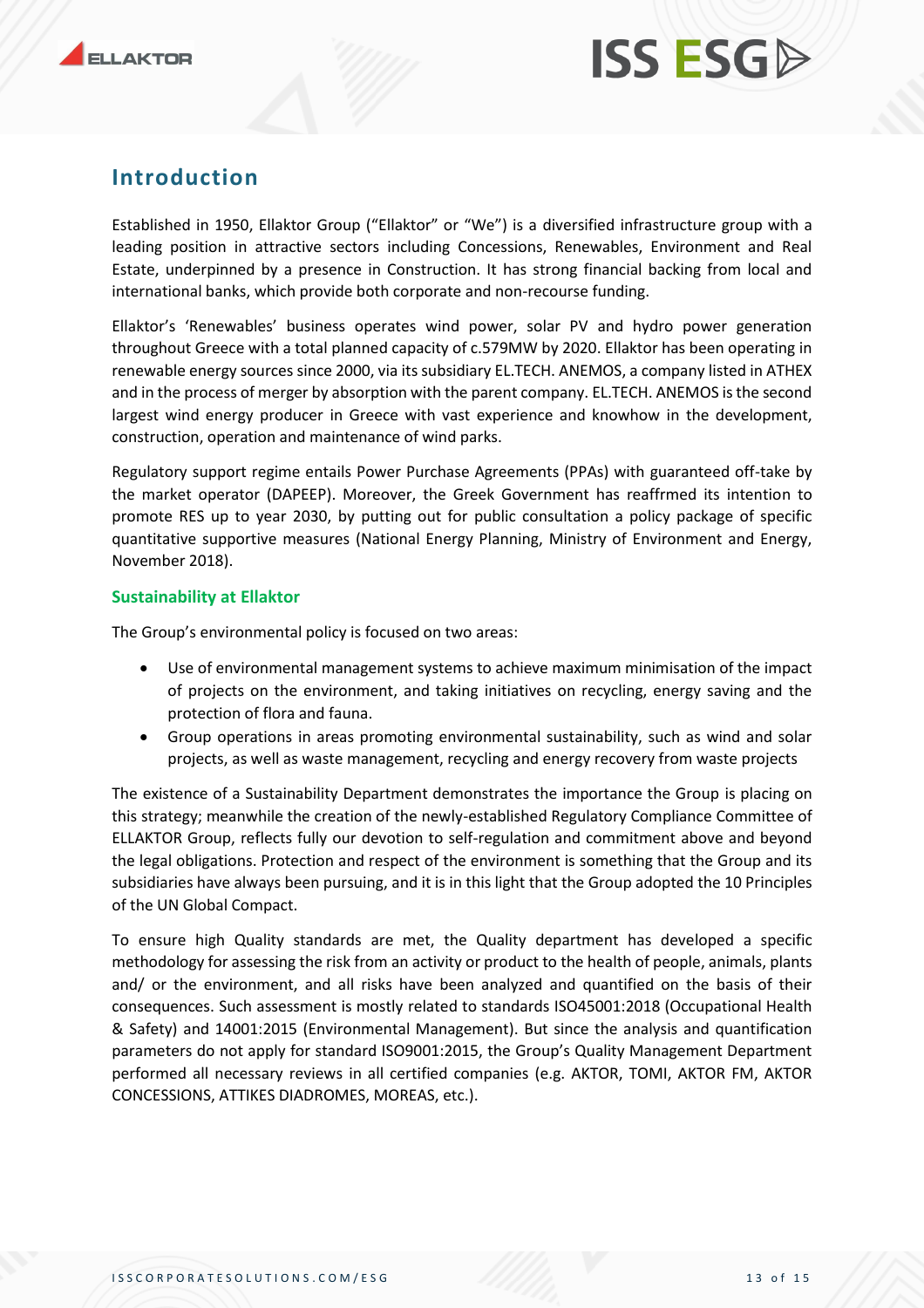### **Green Bond Framework**

As part of our continued commitment to sustainability, we have developed a Green Bond Framework (the "Framework") which is in accordance with the Green Bond Principles 2018 $^{\text{1}}$  (the "GBP") and under which Ellaktor can issue Green Bond(s).

For each Green Bond issued, we will adopt the following as set out in this Framework:

- 1) Use of Proceeds,
- 2) Project Evaluation and Selection,
- 3) Management of Proceeds, and
- 4) Reporting

#### **1. Use of Proceeds:**

The net proceeds from any Ellaktor Green Bond will be applied, in part or in full, to finance or refinance new and existing projects and assets meeting the following eligibility criteria ("Eligible Green Projects"):

| 2018<br>ICMA GBP                                        | <b>Eligibility Criteria</b>                                                                                                                                                                | Alignment with the UN SDG                                                                                          |
|---------------------------------------------------------|--------------------------------------------------------------------------------------------------------------------------------------------------------------------------------------------|--------------------------------------------------------------------------------------------------------------------|
| <b>Project Category</b>                                 |                                                                                                                                                                                            | targets <sup>2</sup>                                                                                               |
| Renewable Energy<br>AFFORDABLE AND<br>CLEAN ENERGY<br>美 | Financing or refinancing of onshore wind,  <br>$\bullet$<br>and solar PV energy generation projects and<br>assets and associated development<br>research / construction / production costs | <b>SDG 7.2:</b> By 2030, increase<br>substantially<br>the share of<br>renewable energy in the global<br>energy mix |

#### **2. Project Selection:**

We will select projects and assets in alignment with the eligibility criteria defined above for inclusion into a Green Bond. Projects selected for inclusion will be selected based on compliance with the Climate Bonds Standard Sector Technical Requirements for 'Wind Energy' and 'Solar Energy'. The Renewable Energy Sources (RES) and Treasury Team will be responsible for selecting the projects in alignment with the eligibility criteria defined above.

All the eligible projects will have secured Environmental Permits from pertinent Authorities. These are issued acc. to Greek legislation (law 4014/2011) which is in line with EU Directives, following a comprehensive Environmental Impacts Assessment Study, the consideration of numerous official Opinions from various state agencies incl. Local Government and extensive public consultation (citizens, stakeholders & organizations).

<sup>1</sup> Green Bond Principles 2018 - https://www.icmagroup.org/assets/documents/Regulatory/Green-Bonds/June-2018/Green-Bond-Principles---June-2018-140618-WEB.pdf

<sup>2</sup> UN Sustainable Development Goals - https://www.un.org/sustainabledevelopment/sustainable-development-goals/